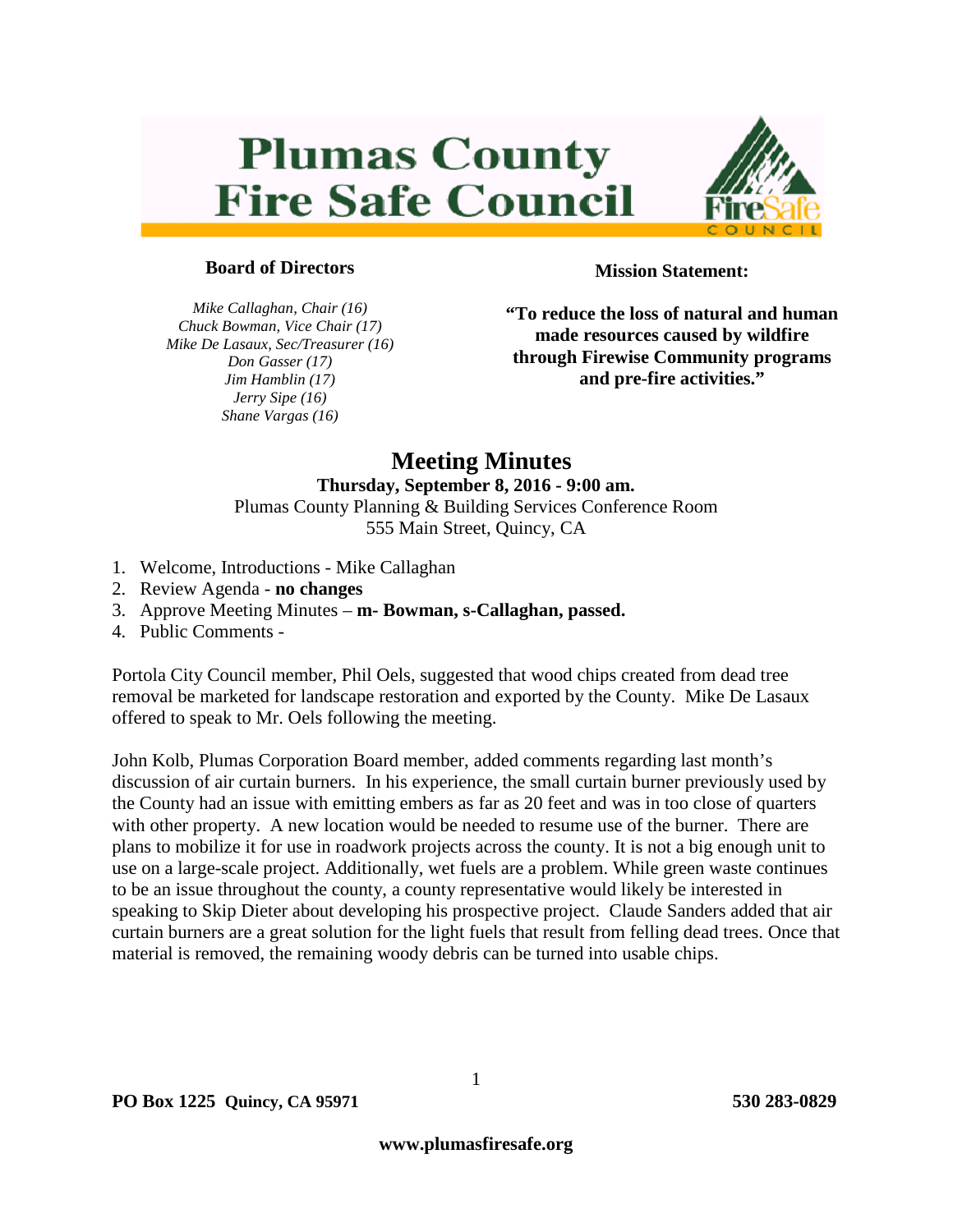#### **Old Business**

1. Transition of Mission of Feather River Stewardship Coalition –

It was noted that Rachael Norton was in attendance at the SNC decision meeting for the Bucks Lake project and, otherwise, would be present to speak on behalf of continuation Coalition. Mike Callaghan questioned if the coalition is a Fire Safe Council responsibility and requested a definition of "coalition." Mike De Lasaux stated that an "official" collaborative based on CLFR legislation was never established due to a lack of funding for the process. Ryan Tompkins added that any group that is "transparent and non-exclusive" is adequate for collaborative work with the Forest Service and clarified that funds will likely be available to continue after the December funding source terminates. Claude Sanders repeated his query from last month: what outreach has been done to solicit collaborators? He suggested that all attendees of the Tree Mortality Task Force meeting be included and that the Fire Safe Council is not the only responsible party. Ryan Tompkins countered that the Fire Safe Council is the responsible party because they were the entity given grant funding to create the outreach. Mike De Lasaux said that outreach was done. Nonetheless, meetings were not well attended. Mike Callaghan noted that the council "reinvented" outreach for the TMTF meeting and added that it may well be a place to resume coalition efforts. Sue McCourt asked if another coordinator would be hired to support the coalition. Mike De Lasaux said that there is no oversight for the role and pointed out that without a definitive decision the coalition will terminate. Mike Callaghan concluded that someone needs to bring a proposal to the table.

#### **New Business**

1. Report from the California Society of American Foresters meeting –

Don Gasser attended the centennial celebration of the California Society of American Foresters (SAF). He shared photos from the event's field trip, which captured the mortality of lower elevation Gray Pines, dead pines in Yosemite, and closed campgrounds around Bass Lake. Don noted that in some places there is 100% mortality. The Southern Sierra is currently in its second wave of tree mortality; the initial dead trees have already been removed. However, no industry exists for removed trees. The first priority in Southern Counties is maintaining infrastructure, but we have the opportunity to address the issue in Plumas County preemptively. Mike De Lasaux was also in attendance at the SAF meeting and added that the mortality exists across all lands, even well managed ones. The mortality happens quickly, over the course of weeks.

2. Results of RFP for Foresters –

We received two responses. Neither proposal met the qualifications for insurance. Danielle Bradfield is an RPF with insurance with whom Jim Wilcox has negotiated terms. She will work with Kyle Felker as a subcontractor. The contract is in progress.

3. Organization & Goals of Plumas County Tree Mortality Task Force – There were about 60 attendees at the August  $25<sup>th</sup>$  pre-planning meeting. At the meeting Mike Callaghan asked for commitments from individuals to form an organized Task Force; 20 people

#### **PO Box 1225 Quincy, CA 95971 530 283-0829**

2

**www.plumasfiresafe.org**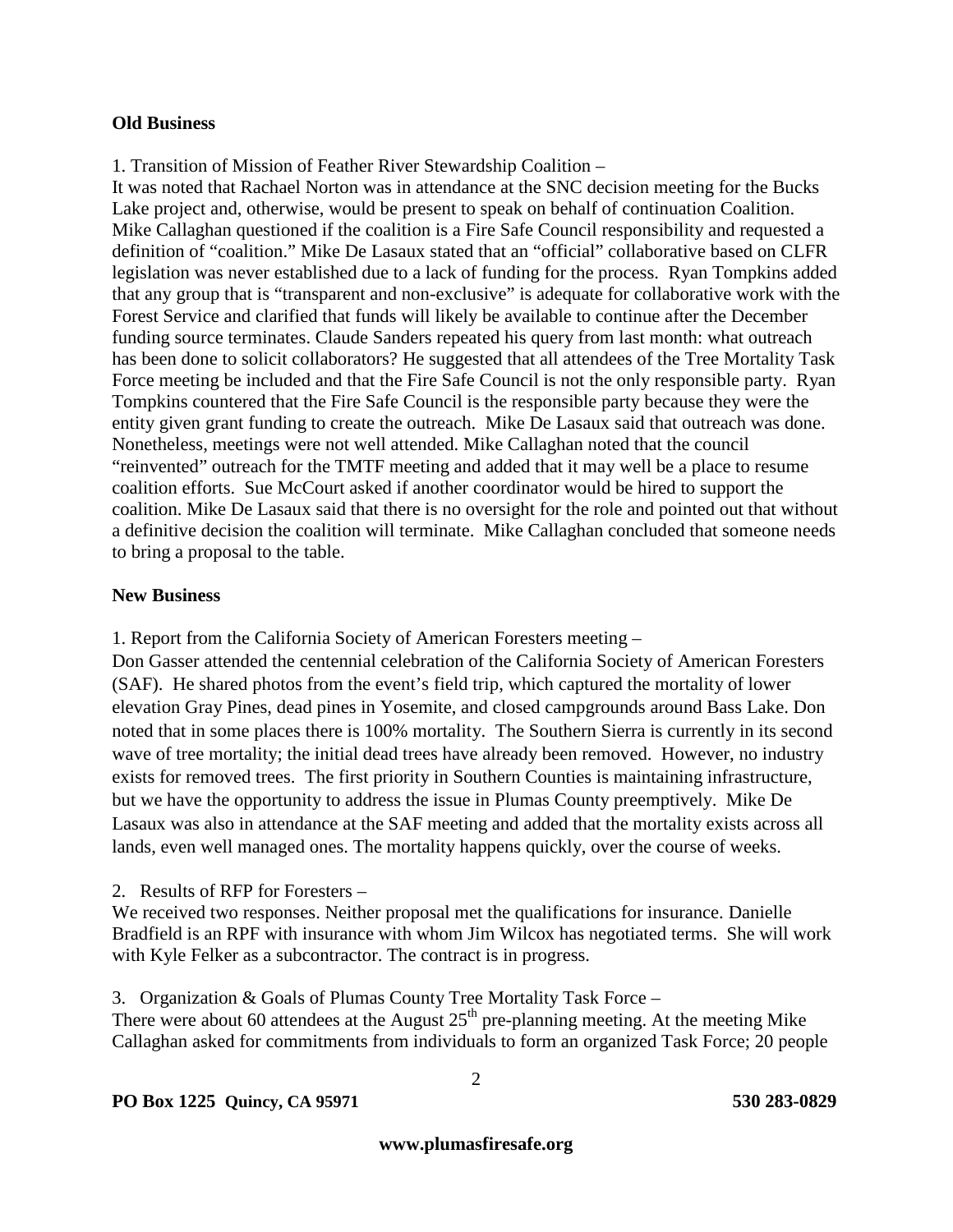so far have identified themselves. The first meeting of the Task Force is Oct  $5<sup>th</sup>$  at 1pm at the Quincy library. Objectives will be created for each of five working groups to create an Incident Action Plan: 1) Materials Disposal, Storage, and Utilization, 2) Mapping and Data Collection, 3) Public Outreach and Information, 4) Permits and Regulations, and 5) Resource Allocation and Funding. Don Gordon added that a declaration by the Board of Supervisors needs to be in place to streamline permitting processes. Lassen County is suffering from a lack of interest in Task Force participation. Lassen BOS is considering a resolution to legitimize the task force to show support, but they do not see the need for a State of Emergency declaration. However, momentum is greater in Plumas County. Efforts have primarily been localized lately as fire activity impacts the State. The California task force meeting was cancelled last month. Mike Callaghan stated that although it is not currently an emergency issue locally, the outcome of not taking action could be devastating. He emphasized that the task force is a co-effort of PC FSC and OES. Mike De Lasaux said that information from recent assessment flights is not yet available. There is a video online if anyone is interested in learning more about these flights. He has requested UC's assistance in creating interactive maps which can be used by individuals to collect information on dead trees in real-time. He also noted that other counties have already paved the way and are a resource that we can tap into. He is coordinating with Shane Vargas to bring some of that expertise to the Oct  $5<sup>th</sup>$  meeting. Ryan Tompkins noted that the issues here differ from Southern Sierra: they have a tactical issue while we still have the opportunity to be strategic. Stand density is the issue and we need to incorporate the idea of forest health into the actions of the council. Claude Sanders echoed this, sharing that in Danny Cluck's presentation he said that it's not just an insect problem; it's a stand density problem. Which Claude says dovetails perfectly with the Council's mission to take a proactive approach. Kyle Felker supported these comments saying he is working on the Cedar fire with a researcher whose data initially suggests a need for thinning. Don Gordon stipulated that healthy stands are being overwhelmed, which is masking the issue of stand density. Mike De Lasaux encouraged ongoing local research, noting that Plumas County has some of the most heavily thinned stands in the state.

4. Selection of PC FSC SRA Project -

Three applications will be submitted, earmarked with the Council's priorities. **m – De Lasaux, s - Gasser**

*First priority:* County-wide Chipping Program. It has twice been proposed and rejected. It should be revised to include the potential for using an air curtain burner. Mike Callaghan noted that the council would need to hire someone to manage the program. Additionally, communities would need to self-organize in order to create a schedule. Mike McCourt added that based on the pilot chipping program, it would need to be a customizable program for the varying needs of different communities and drawing on local contractors. Don Gordon offered support saying that State equipment and crews could be available. Jerry Sipe stated that allowing contractors to dispose of material outside of the county is in violation of County code. John Kolb shared that EPA grants are also available. Portola has been identified as one of the worst air basins. Funding slated to purchase equipment – chipper, trucks, etc. – that will be mobile and available for a chipping program.

*Second priority:* Senior/Disabled Defensible Space Program. Mike McCourt served so many landowners this year that his program requires SRA funding to operate next year. SRA funds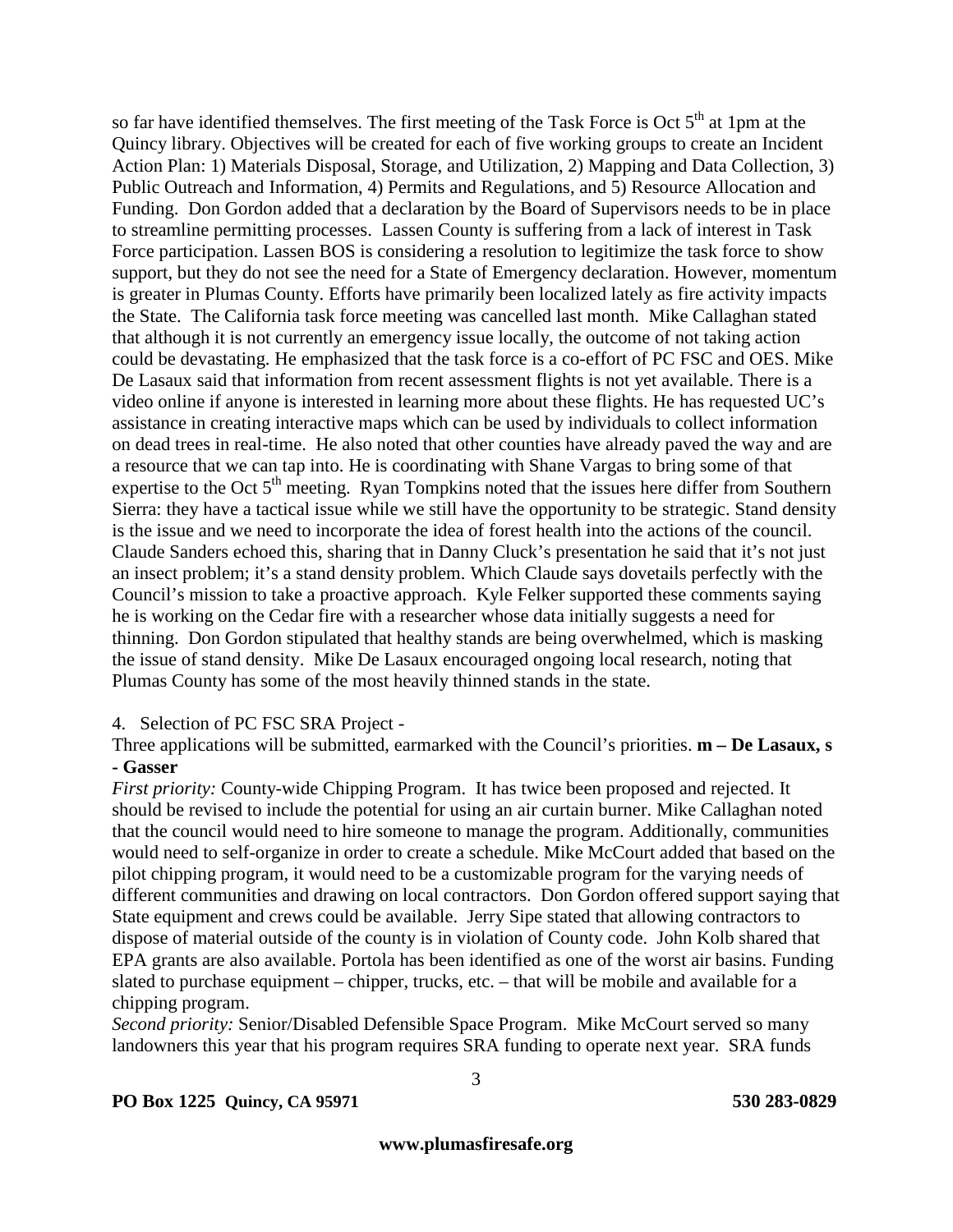will be used to meet the 50:50 match for the California Fire Safe Council grant that was awarded to the program. Mike De Lasaux asked if it would be worthwhile to extend the program to all landowners, while Sue McCourt questioned the program's capacity to handle an increase. Mike McCourt thinks that some people would take advantage of a broader defensible space program but noted that there is only one contractor willing to do the work. He added that a chipping program would support the Senior/Disabled program.

*Third priority*: C-road Community HFR Project. They are a well organized group that requires funding and could be a great showcase for multiple treatments over time in the same area. **Motion to approve order of priorities – Callaghan, seconded, passed**

### **Updates**

1. Status of Current Grants –

Hannah Hepner updated that C-road Narrows burning is to be completed this fall. La Porte Road mastication work will resume next week. The final report for 258 (Lee Summit, Dwyer Tree Farm) is ready for submittal. The East Shore Lake Almanor project will begin once the RPF contract is signed. The Hwy 70 project is still awaiting NEPA approval and will be addressed by the forester after the American Valley project. American Valley work will begin once the final archeological report is submitted. Mastication work can begin after La Porte Road is complete. Hand thin work will likely being in early October. The Dixie Valley project will be addressed by the newly contracted forester after the East Shore Lake Almanor project. Mike Callaghan noted that the SNC Wolf/Grizzly paperwork will be in place for an October start for the project.

- 2. Status of Grant Applications in Process
	- a. Bucks Lake SNC Decision to be made today.
	- b. Mohawk Vista Granted 2017 Stevens Funds.
	- c. Senior Disabled California Fire Safe Council grant awarded.
- 3. Standing Reports and Discussion
	- Senior/Disabled Defensible Space Assistance Program Mike McCourt said the contracts have ended for this year. 72 homes were treated.
	- Plumas County Office of Emergency Services (OES) Jerry Sipe noted that the BOS did send a letter of support to Governor's office in support of Honeylake power.
	- CAL FIRE Shane Vargas' unit completed 2081 inspections in Plumas County; there were 596 violations. He considers this a surprisingly low number considering inspections haven't been completed for many years. CAL FIRE provided 265 hours of education in conjunction with the inspections addressing several common themes including: single or double dead trees and flammable landscaping adjacent to homes. Mike De Lasaux suggested that this coming May will be time for another tabloid in Feather Publishing. Additionally, volunteer consultations could be resumed.
	- USFS Hazardous Fuels Reduction Jennifer Erickson from Lassen National Forest, Almanor District, said they have no burns planned in Plumas County. The settlement funds from the Storrie Fire will be used on The Rocks project to create a defensible area at the northern line where the Chips and Storrie fires were both caught.

#### **PO Box 1225 Quincy, CA 95971 530 283-0829**

4